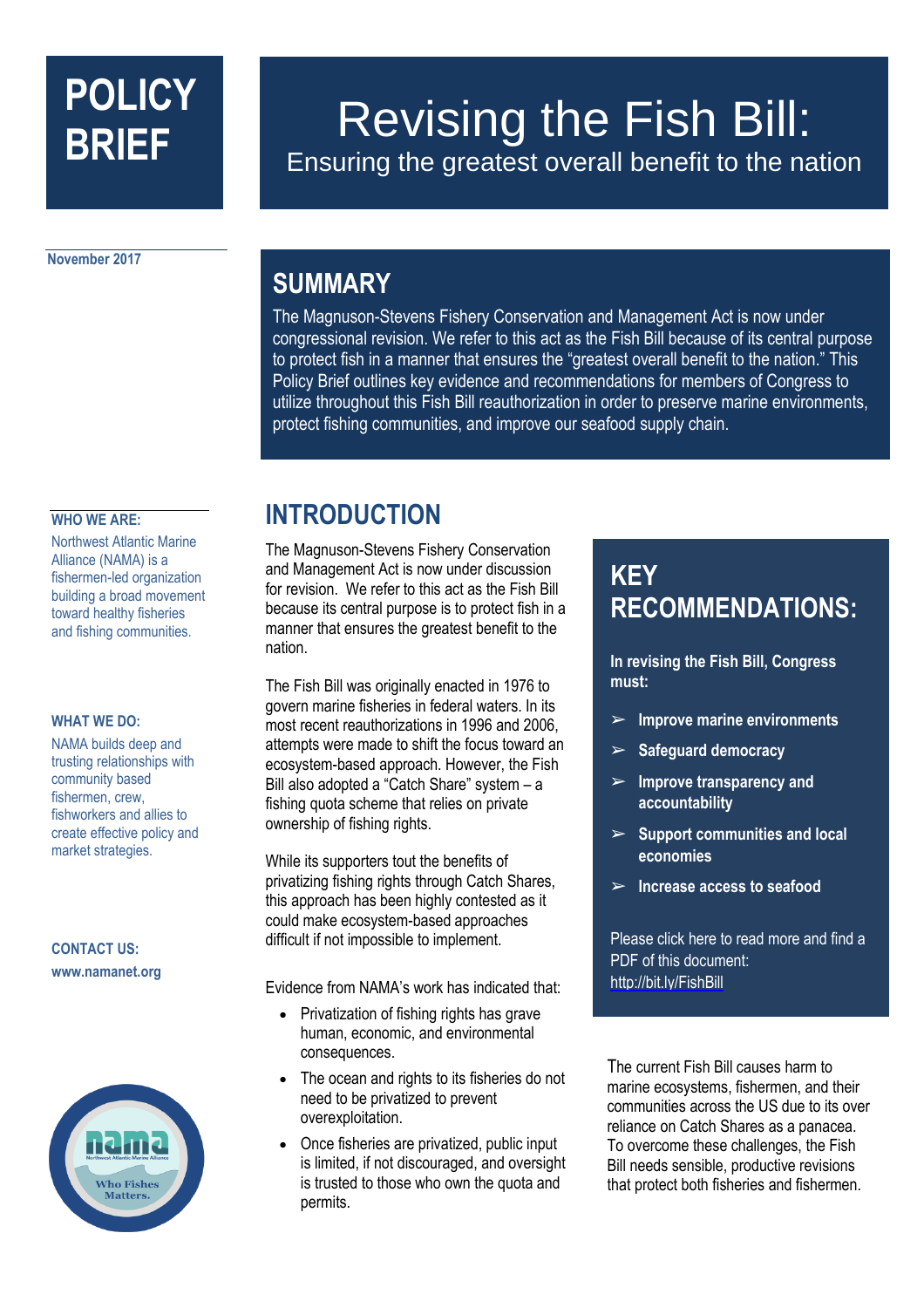

### **WHY IS REVISING THE FISH BILL IMPORTANT?**

The current Fish Bill neglects its duty to manage not only environmental but also social and economic impacts on fishing communities. This occurs to the detriment of the fisheries and those community-based fishermen who have the smallest ecological footprint. The opportunity to avoid further damage is shrinking as the problematic Catch Shares system is further ingrained in fisheries across the country.

*"Once fisheries are privatized, public input is limited, if not discouraged, and oversight is trusted to those who own the quota and permits"*

### **EVIDENCE**

Under Catch Share policy, the allocation of fishing rights has sweeping negative consequences for:

#### **Marine Ecosystems**

- Consolidation of fishing quota can increase negative ecological impacts of fishing<sup>1</sup>.
- Habitat, migratory patterns, and trophic relationships have been disrupted by Catch Shares<sup>2</sup>.
- Catch shares can cause "anti-conservation incentive" among fishermen, either in "highgrading" or, if a quota does not yet exist, in aiming for larger catch histories to ensure a greater percentage of future quota allocation<sup>3</sup>.

#### **Democracy**

The current Fish Bill lacks sufficient accountability measures for regional fishery management councils. At regional fishery management meetings, fishermen's voices were silenced and/or intentionally excluded from public record<sup>4</sup>.

#### **Local Economies**

- Catch Shares can lead to the creation of an absentee owner class that does not fish, but only leases fishing rights, which can reduce fishermen's economic benefit.
- Under Catch Shares, quota and permit values create capital barriers to entry for new fishermen<sup>3</sup>.

#### **Communities**

- The current Fish Bill has not provided sufficient support for small & medium scale fishing operations, causing decline in both<sup>6</sup>.
- Catch Shares are leading to mass-consolidation of fisheries and fishing business with little restriction.
- Consolidation of fisheries access causes the loss of working waterfront infrastructure that has a disproportionate impact on rural coastal communities.

#### **Food System**

The current Fish Bill does not address or promote access to healthy, economically accessible, and local seafood for all.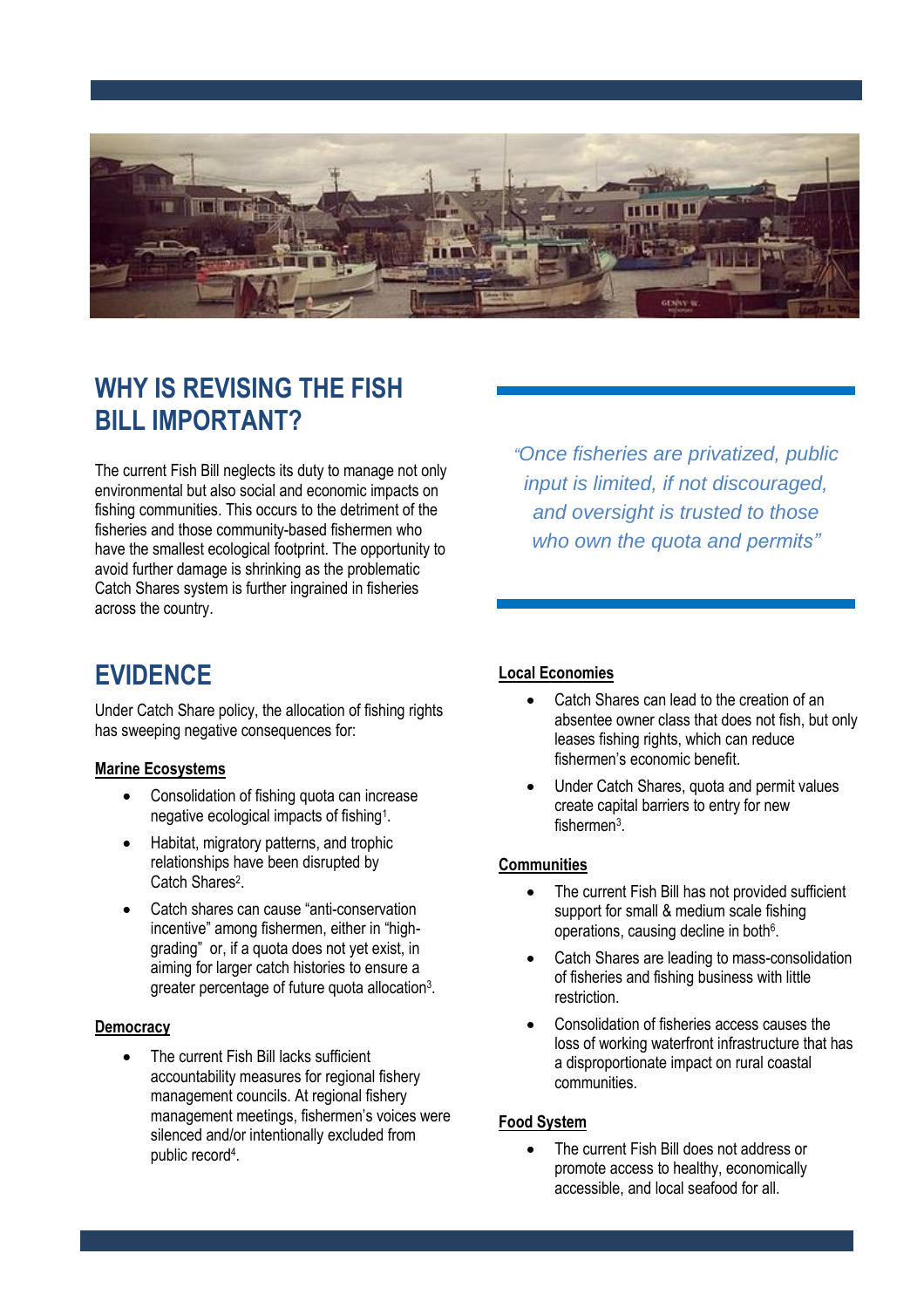### **RECOMMENDATIONS**

NAMA has developed five initial recommendations to ensure that fisheries are indeed managed for the greatest benefit to the nation. Doing so will directly improve the marine environment, the democratic processes of fisheries management, the livelihoods of fishermen, and the health of local economies, as well as the provisioning of quality seafood to all in the nation.

#### **It is NAMA's strong belief that Congress must:**

#### **Improve marine environments**

- $\triangleright$  Institute limits on fleet consolidation so that no entity may control more than 2% of any species. Limits on the consolidation of fisheries access privileges are made to avoid the negative ecological impacts of large, vertically integrated enterprises.
- ➢ Fish Bill requirements should specifically address nonfishing impacts to the marine environment, such as climate change, pollution, deforestation, mining, and oil and gas exploration.

#### **Safeguard democracy**

- $\triangleright$  Reform the Regional Council process with internal mechanisms that decentralize authority and create authentic participatory roles for fishermen and all other interested parties<sup>7</sup>.
- $\triangleright$  Redesign meetings to include collaborative working sessions that promote active participation and dialogue not only among council members and fishermen, but also with the public.





#### **Improve transparency and accountability**

- $\geq$  Catch Shares are leading to more and more data and materials being labeled as "proprietary information" and keeping the public in the dark about what is really happening to the ocean commons.
- $\triangleright$  The Council process must be reformed to better represent the wide range of concerns of fishing communities and of the national interest, and more information needs to remain in the public domain.

#### **Support communities and local economies**

- $\triangleright$  Incentivize diversification of fishing methods and species harvested by vessels.
- $\triangleright$  Promote and support independent, small and medium scale fishing businesses.

#### **Increase access to seafood**

 $\triangleright$  Create an initiative that ensures healthy and local seafood is provided to all people regardless of economic status. Community-supported fisheries and fish-to-institution programs could be incentivized and directly supported by the Fish Bill to achieve gains in the seafood supply chain.